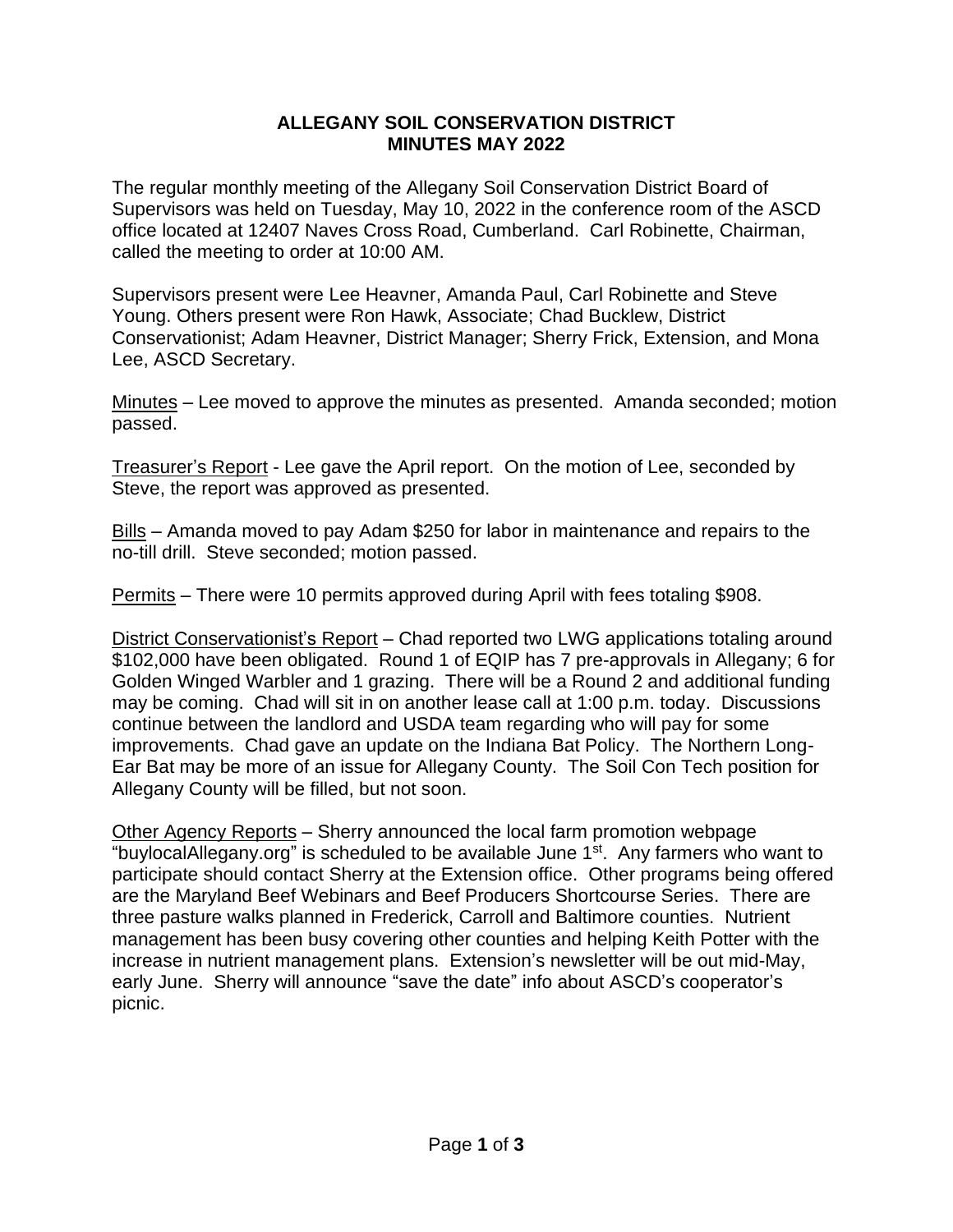## **OLD BUSINESS**

2022 Tree Sale Summary – There is a summary in everyone's packet (attached). Gross sales totaled \$11,425.50; ASCD's net income was \$1,803.71.

County Budget FY 2023 – Adam still has not heard anything from the County on the submitted budget and new vehicle request.

Lime Spreader Ad – The ad ran in the Lancaster Farming on May  $7<sup>th</sup>$  and will run again on May 14th. It has a black and white picture of the machine. A man from SW New Jersey called and is interested if it doesn't sell by the end of June.

No Till Drill Update – Adam reported on the repairs, maintenance and improvements made to the equipment. There are a few more things to do before it is ready to rent. The equipment has been completely over-hauled. "How to" videos will be made and put on ASCD's webpage and Facebook.

All were provided a 3-year report of income received and expenses incurred with each piece of rental equipment (attached).

County Envirothon – Eight teams participated. A summary of the event is included in board packets (attached). The state Envirothon will take place on June 22, 2022 at the University of Maryland Clarksville Research Farm in Ellicott City.

MASCD Summer Meeting Registrations – The event is scheduled for Sunday, August 28 through Wednesday, August 31<sup>st</sup>. Mona will contact supervisor Jim Mullan to see if he wants to attend. Registrations will be made for Carl, Adam and Lee and 4 rooms will be reserved. Steve may be able to attend. All were given a list of past auction items provided by ASCD (attached). Suggestions can be given to Mona for board consideration during an upcoming meeting.

## **NEW BUSINESS**

MDA's WIP III Goals for 2025 – Carl, Adam and Chad sat in on the meeting with MDA's Elizabeth Hoffman. Byron Petrauskas and Alisha Mulkey from MDA were not able to participate. Elizabeth covered Allegany County's goals and according to her our county is in good shape. A planning question posed by Adam has been forwarded to Byron but a reply has not been received yet. BMP verifiers will be in our county for about a month in the future. ASCD was asked to set up cooperator visits for them.

Cooperator's Picnic (date, place, caterer) – Amanda moved to use Flying W Farms as caterer and scheduled the event for either August 25<sup>th</sup> or August 18<sup>th</sup> at a pavilion at Rocky Gap campgrounds. Lee seconded; motion passed.